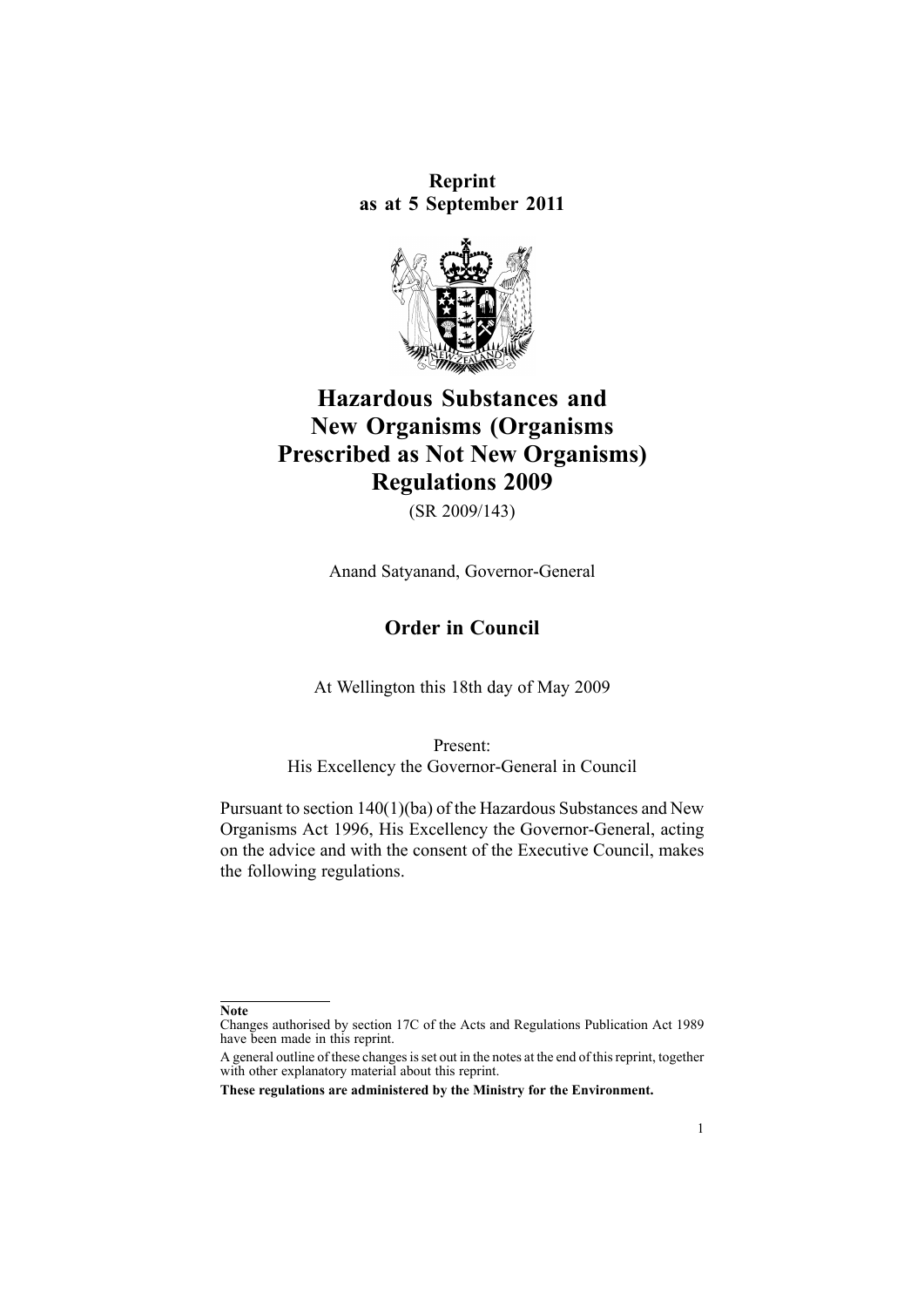| <b>Hazardous Substances and New Organisms</b> |                  |
|-----------------------------------------------|------------------|
| (Organisms Prescribed as Not New)             | Reprinted as at  |
| <b>Organisms</b> ) Regulations 2009           | 5 September 2011 |

#### **Contents**

|                 | Page          |
|-----------------|---------------|
| Title           |               |
| Commencement    | $\mathcal{D}$ |
| Schedule        | 2             |
| <b>Schedule</b> | $\bigcap$     |

**Organisms prescribed as not new organisms**

# **Regulations**

## **1 Title**

<sup>r</sup> 1

These regulations are the Hazardous Substances and New Organisms (Organisms Prescribed as Not New Organisms) Regulations 2009.

#### **2 Commencement**

These regulations come into force on the 28th day after the date of their notification in the *Gazette*.

#### **3 Schedule**

The organisms in the Schedule are prescribed as not new organisms for the purposes of the Hazardous [Substances](http://www.legislation.govt.nz/pdflink.aspx?id=DLM381221) and New [Organisms](http://www.legislation.govt.nz/pdflink.aspx?id=DLM381221) Act 1996.

# **Schedule** r 3 **Organisms prescribed as not new organisms**

Schedule: substituted, on 5 September 2011, by regu[lation](http://www.legislation.govt.nz/pdflink.aspx?id=DLM3952307) 4 of the Hazardous Substances and New Organisms (Organisms Prescribed as Not New Organisms) Amendment Regulations 2011 (SR 2011/299).

*Bactericera cockerelli Candidatus* Liberibacter solanacearum *Frankliniella intonsa Nasonovia ribisnigri Orchamoplatus citri*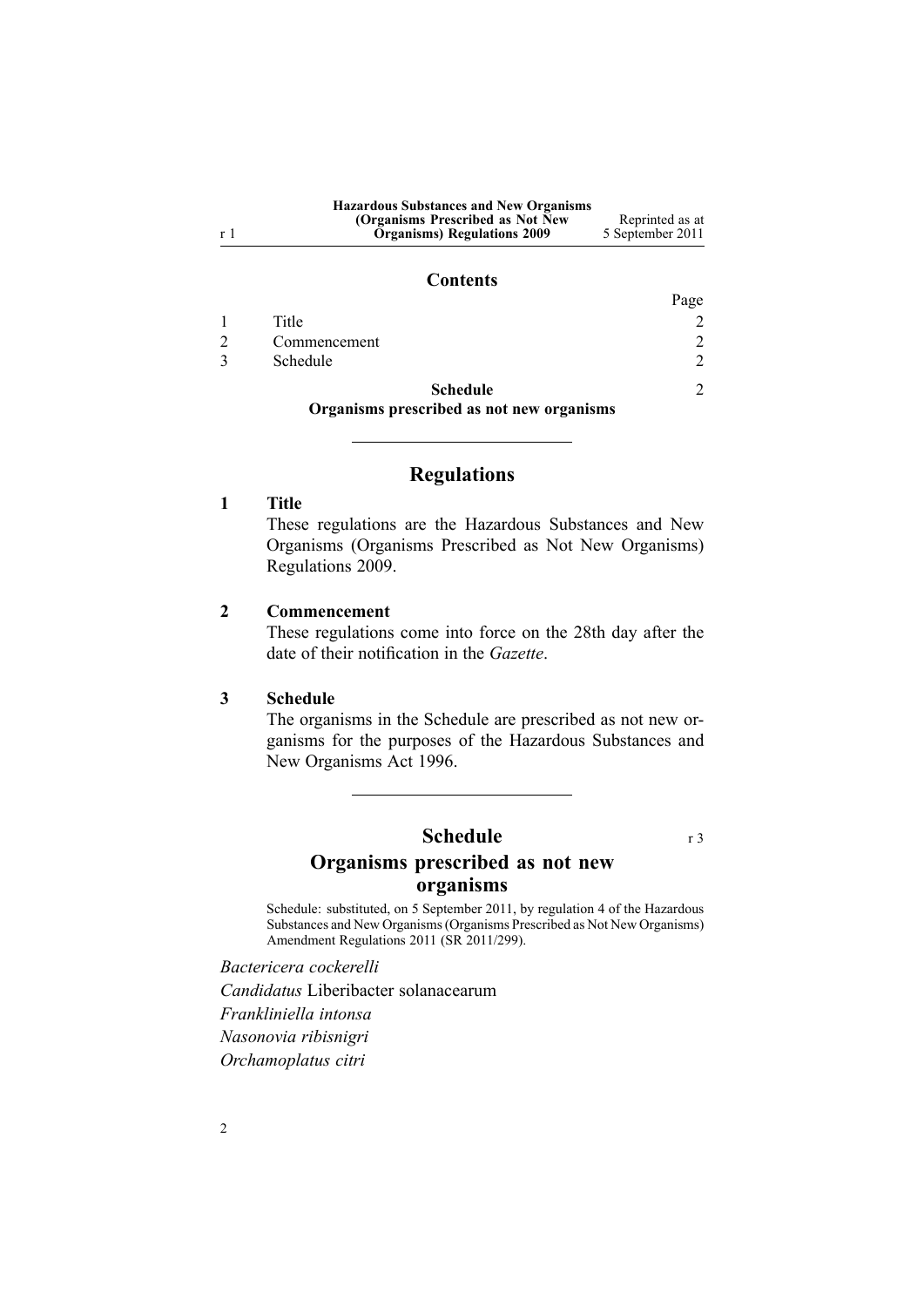Reprinted as at 5 September 2011 **Hazardous Substances and New Organisms (Organisms Prescribed as Not New Organisms) Regulations 2009**

The strain of the fungal organism *Puccinia myrsiphylli* that has the accession number DQ015697 in the United States National Center for Biotechnology Information GenBank.

*Varroa destructor*

Michael Webster, for Clerk of the Executive Council.

Issued under the authority of the Acts and [Regulations](http://www.legislation.govt.nz/pdflink.aspx?id=DLM195097) Publication Act 1989. Date of notification in *Gazette*: 21 May 2009.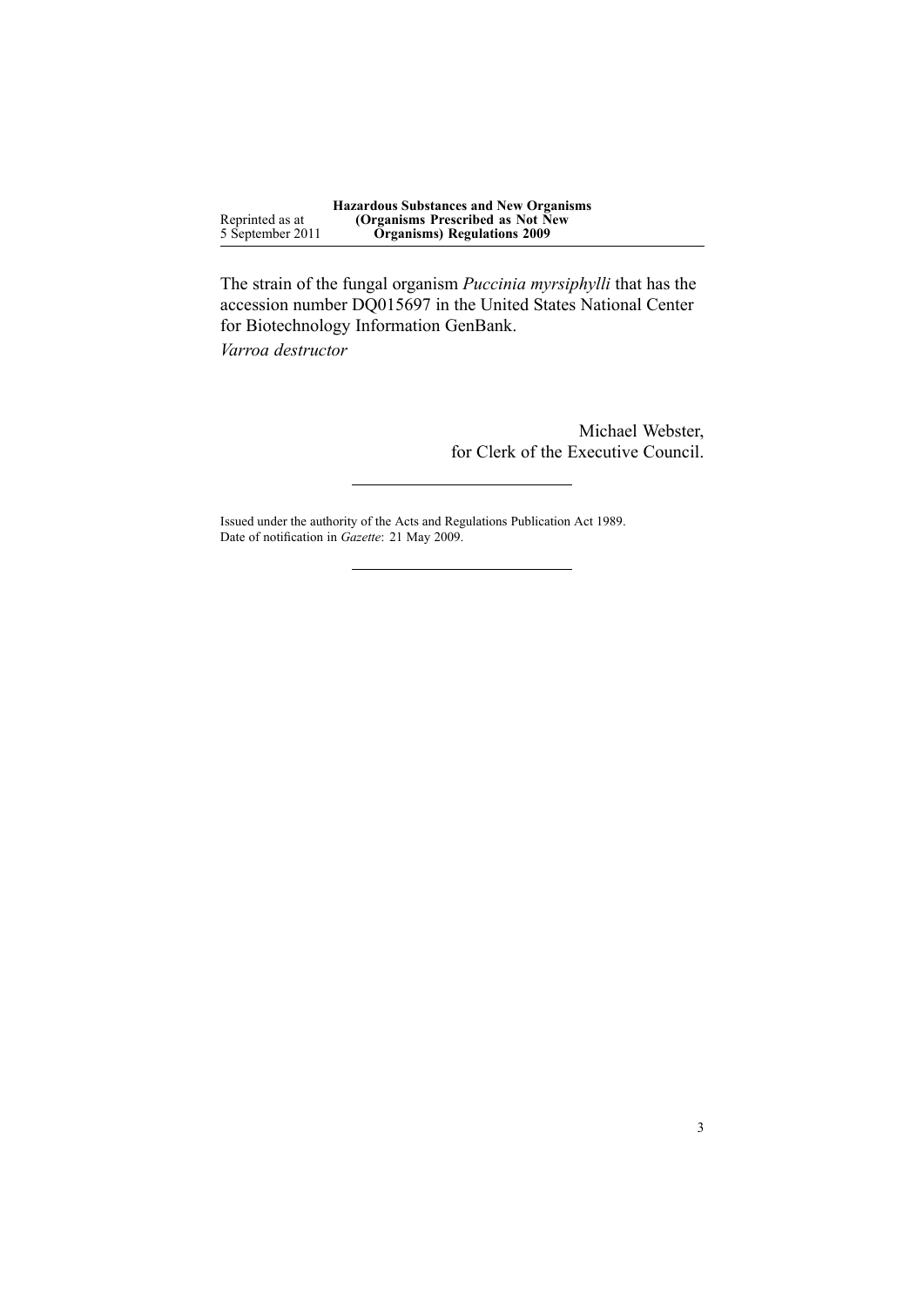#### **Contents**

- 1 General
- 2 Status of reprints
- 3 How reprints are prepared
- 4 Changes made under section 17C of the Acts and Regulations Publication Act 1989
- 5 List of amendments incorporated in this reprint (most recent first)

#### **Notes**

### *1 General*

This is <sup>a</sup> reprint of the Hazardous Substances and New Organisms (Organisms Prescribed as Not New Organisms) Regulations 2009. The reprint incorporates all the amendments to the regulations as at 5 September 2011, as specified in the list of amendments at the end of these notes.

Relevant provisions of any amending enactments that contain transitional, savings, or application provisions that cannot be compiled in the reprint are also included, after the principal enactment, in chronological order. For more information, *see* <http://www.pco.parliament.govt.nz/reprints/>.

# *2 Status of reprints*

Under [section](http://www.legislation.govt.nz/pdflink.aspx?id=DLM195439) 16D of the Acts and Regulations Publication Act 1989, reprints are presumed to correctly state, as at the date of the reprint, the law enacted by the principal enactment and by the amendments to that enactment. This presumption applies even though editorial changes authorised by [section](http://www.legislation.govt.nz/pdflink.aspx?id=DLM195466) [17C](http://www.legislation.govt.nz/pdflink.aspx?id=DLM195466) of the Acts and Regulations Publication Act 1989 have been made in the reprint.

This presumption may be rebutted by producing the official volumes of statutes or statutory regulations in which the principal enactment and its amendments are contained.

# *3 How reprints are prepared*

A number of editorial conventions are followed in the preparation of reprints. For example, the enacting words are not

#### Notes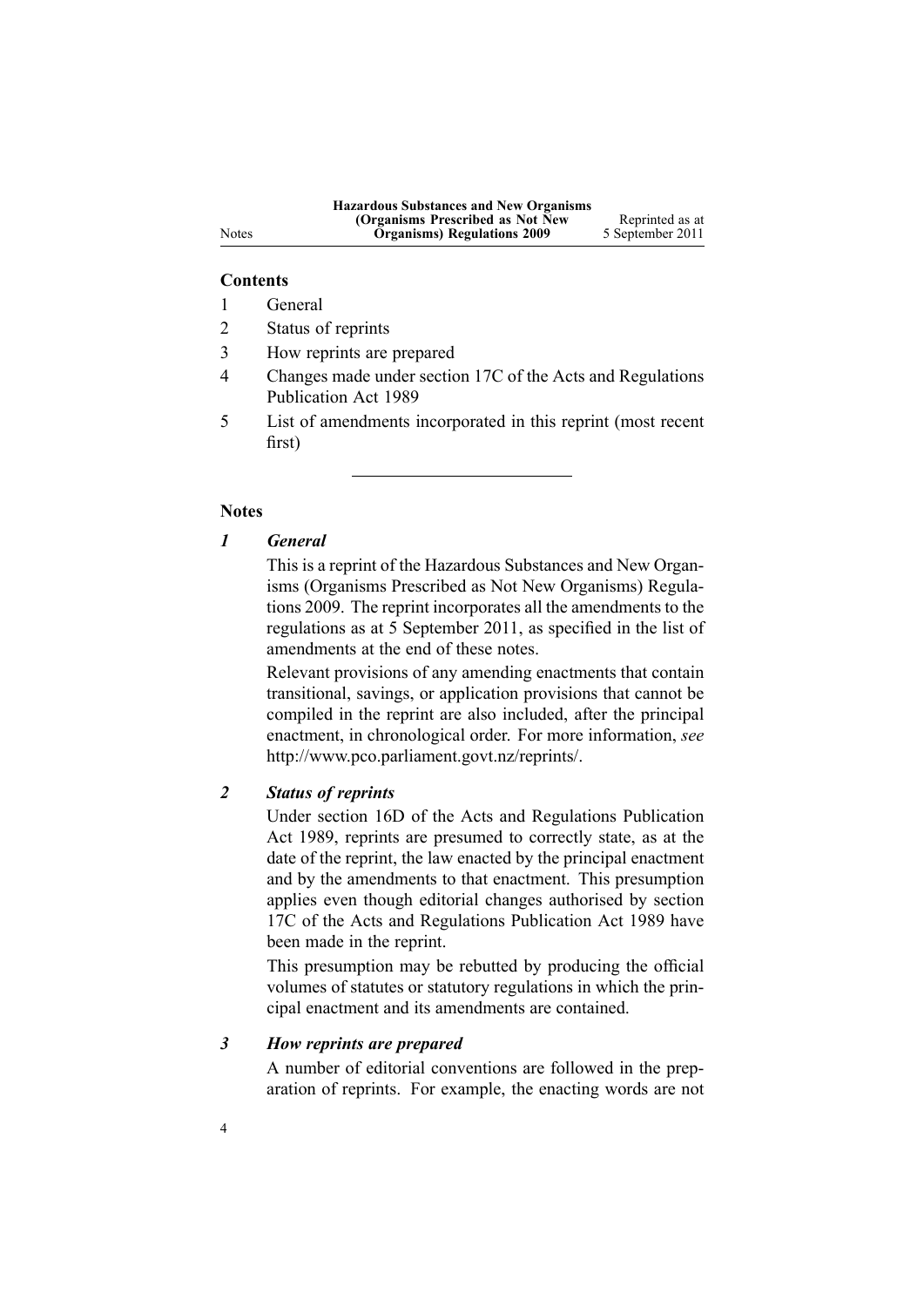|                  | <b>Hazardous Substances and New Organisms</b> |       |
|------------------|-----------------------------------------------|-------|
| Reprinted as at  | (Organisms Prescribed as Not New              |       |
| 5 September 2011 | <b>Organisms</b> ) Regulations 2009           | Notes |

included in Acts, and provisions that are repealed or revoked are omitted. For <sup>a</sup> detailed list of the editorial conventions, *see* [http://www.pco.parliament.govt.nz/editorial-conventions/](http://www.pco.parliament.govt.nz/editorial-conventions/ ) or Part 8 of the *Tables of New Zealand Acts and Ordinances and Statutory Regulations and Deemed Regulations in Force*.

## *4 Changes made under section 17C of the Acts and Regulations Publication Act 1989*

[Section](http://www.legislation.govt.nz/pdflink.aspx?id=DLM195466) 17C of the Acts and Regulations Publication Act 1989 authorises the making of editorial changes in <sup>a</sup> reprint as set out in [sections](http://www.legislation.govt.nz/pdflink.aspx?id=DLM195468) 17D and [17E](http://www.legislation.govt.nz/pdflink.aspx?id=DLM195470) of that Act so that, to the extent permitted, the format and style of the reprinted enactment is consistent with current legislative drafting practice. Changes that would alter the effect of the legislation are not permitted.

A new format of legislation wasintroduced on 1 January 2000. Changes to legislative drafting style have also been made since 1997, and are ongoing. To the extent permitted by [section](http://www.legislation.govt.nz/pdflink.aspx?id=DLM195466) 17C of the Acts and Regulations Publication Act 1989, all legislation reprinted after 1 January 2000 is in the new format for legislation and reflects current drafting practice at the time of the reprint.

In outline, the editorial changes made in reprints under the authority of [section](http://www.legislation.govt.nz/pdflink.aspx?id=DLM195466) 17C of the Acts and Regulations Publication Act 1989 are set out below, and they have been applied, where relevant, in the preparation of this reprint:

- • omission of unnecessary referential words (such as "of this section" and "of this Act")
- • typeface and type size (Times Roman, generally in 11.5 point)
- • layout of provisions, including:
	- •indentation
	- • position of section headings (eg, the number and heading now appear above the section)
- • format of definitions (eg, the defined term now appears in bold type, without quotation marks)
- • format of dates (eg, <sup>a</sup> date formerly expressed as "the 1st day of January 1999" is now expressed as "1 January 1999")